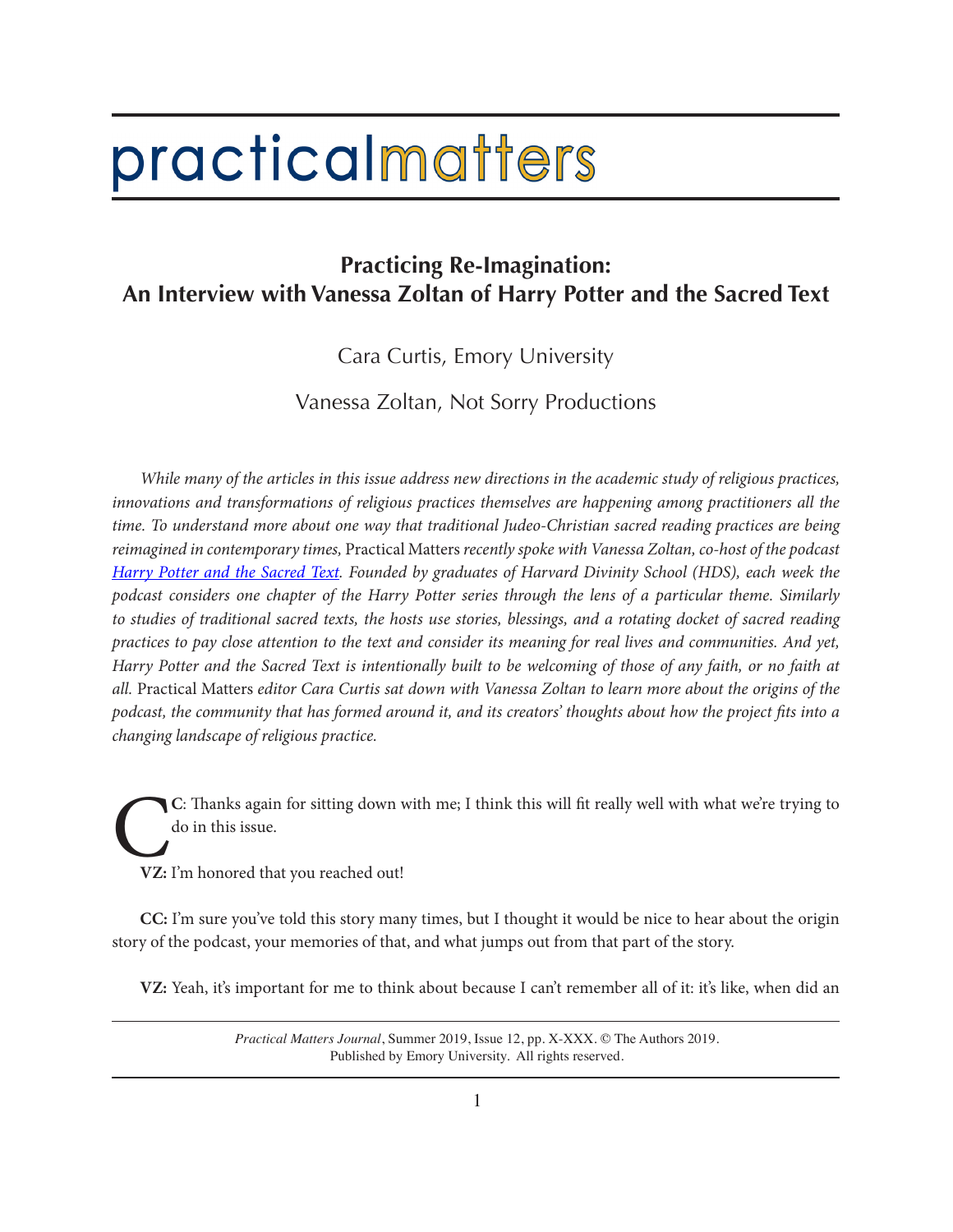idea occur to you? So many people helped, so many people are involved in an idea. But I was at HDS, and I was there because I'd worked in education for 10 years, and I came to the conclusion that—I'm trying to figure out how to say this in a non-offensive way—that we basically know how to educate kids. We, as a culture, know how. And America just hasn't reckoned with this original sin of slavery, and hatred of different races, so we as a culture just don't believe that black and brown children deserve to learn. And so I was just frustrated working in education. I was like, why are we talking about things that don't matter? *That's* the thing that matters.

It's not that I thought that I could fix that, it was that I wanted to go where that conversation was happening. It seemed like a more interesting conversation than a fake conversation about education. And so, eventually I did research and was like—okay, the most interesting conversations about race are happening within the field of religion. And then I just didn't think a whole lot about the fact that I'm an atheist, and I came to divinity school. And, I knew that my interest in having this conversation was tied up in the fact that I'm the grandchild of four Holocaust survivors, so I know, personally, what dumb hatred can do. We see it in this country in terms of things like water access, and education, but my family saw it differently.

And so I came to HDS and I realized, oh, this not believing in God thing is going to be hard. I started going to services, and one of the central prayers in Judaism that's at almost every service is called the Amidah. And in it, you praise God for his benevolence, and I was like: God sure as hell forgets about a lot of people. And I could just never get past about half the prayer. And so, I asked Stephanie Paulsell, one of our favorite professors, if she would teach me how to pray using *Jane Eyre*, because *Jane Eyre* is my favorite book and I only had positive associations with it. And she said *yes*. She said, "Yeah, let's do that for a semester"—so we did. And it was great. It was great to spend a whole semester reading one book, and she taught me all these different prayer methods. One of the things that we decided about treating something as sacred, is that a community says it is sacred. That you can't pray with something in a vacuum: like how you need a "gym buddy." And so she was like, "Go, find a community." I was the assistant humanist chaplain at a tiny congregation here, and so I sent it out as an announcement in the newsletter. I was like, "Hey, on Tuesday nights from 7:00 to 8:30 I'm going to be reading *Jane Eyre* as sacred." And four amazing women came, and they came every week.

And then on one of the last weeks, my friend Casper came, and he was like, "I think what you're up to is really cool. I think it would be better with a book people actually read." [Laughter.] And I said, "Ah, what book do people actually read? People read *Jane Eyre*!" And he was like, "Um, *Harry Potter*." And I thought, *oh that's good.* [Laughing again.] And I truly believe you can treat the secular as sacred with almost any book, but *Harry Potter* is uniquely qualified.

**CC:** That's beautiful, the whole story. And the thread that makes me think of is community. It's so apparent from the podcast that it includes not only you all as hosts, but also your producer Ariana, Stephanie Paulsell, the musicians, and the volunteers, and then the listening community. How do you think the fact of having these multiple layers of community has shaped the podcast, your experience of it, what it's become?

**VZ:** To some extent I think I've created my perfect community, because I'm an introvert, and I don't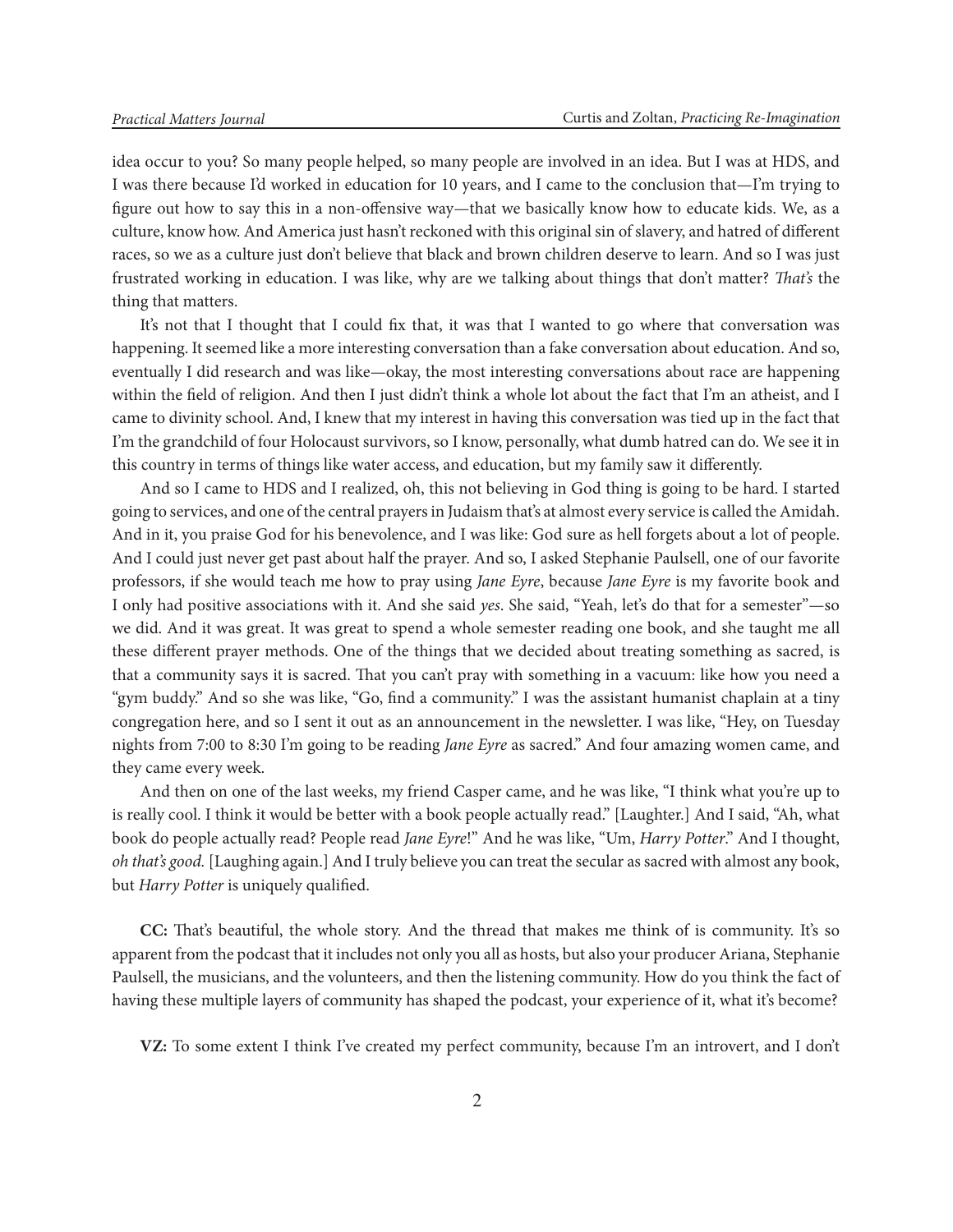like to leave the house. And so I get to engage with people, and then I get to go home. I grew up as a pretty typical Jew where you only went on High Holiday services, and going to live shows feels like that: like, wahoo, all these people, and now I'm going to go home to my room. [Laughter.] But the layers of community are incredible. We now have thirty local groups that meet across the world, and we have a closed Facebook group that has 1,500 people in it, who are just constantly talking to each other. And I don't go to those groups—I'm in the Facebook group, but I'm never commenting or anything. And that's incredibly meaningful. We say that we will only know that this podcast is truly a success when there's a baby that came from the community. [Laughing.] So we really tried hard to put some structures in for people to meet each other, because it's unsustainable for it to be based around us. It can't be based around our personalities—it has to come from the practices. It becomes cult-like if it's about the leaders. And so we're very much not the leaders. We are the text that people meet about, but we are also completely separate from it. Which feels sustainable and good.

And then the thing to me that's so meaningful about the community is just how we would be bad without it. When we decided to switch from a small reading group/class to the podcast, we went and met with all of our favorite professors, and said, "How do we do this?" There are just so many people who we met with, and now we're in that kind of dialogue with our listening community. I have learned so much about things I've said poorly. I worked in education, and 15 years ago in education, you said that someone "had autism," not that they "were autistic," and I think we've gotten a hundred emails saying, "That's not true anymore, Vanessa." So you get to stay up on things that are not in your field.

And then the other really nice thing is that I shared a story about something that my best friend did for me, and she now gets fan mail, which I love. People write in saying, "Please thank Kim. I started antidepressants because of Kim." So it feels like Kim is a part of it, and other people, because we tell stories on every episode. So it feels like so, so many people are a part of it. It literally wouldn't exist without a team of people, and then it certainly would be much worse if we didn't have such amazing listeners.

**CC:** Yes—and along with that, something else I was really excited to talk about is that process of bringing people in, or creating a space that can hold a diversity of folks in terms of their journeys with religion. And especially, creating a space that is doing this sacred reading but is welcoming in people who don't believe in God or are alienated from that world. And so I'm wondering if there are reactions or things you typically hear from those folks, and/or practices that you all engage in to create a space that's welcoming to them as well as folks who are like, "Well, the Bible's really important to me, and I'm unsure about this from that angle."

**VZ:** The title of our project sounds so kooky: "*Harry Potter* is a sacred text!" But, its accidental genius is that you have to buy in if you're going to listen. And so I think that true haters just don't start it. If you are totally not open to religion, a die-hard atheist, you avoid the word "sacred." And if you're devoutly religious and would be offended by something other than the Bible being treated as sacred, you're also not going to listen. What we do have is these people who are right on the margins of that, and who just love *Harry Potter* so much that they're like, "Okay, I guess I'll go with this." Some of my favorite comments that I get speak to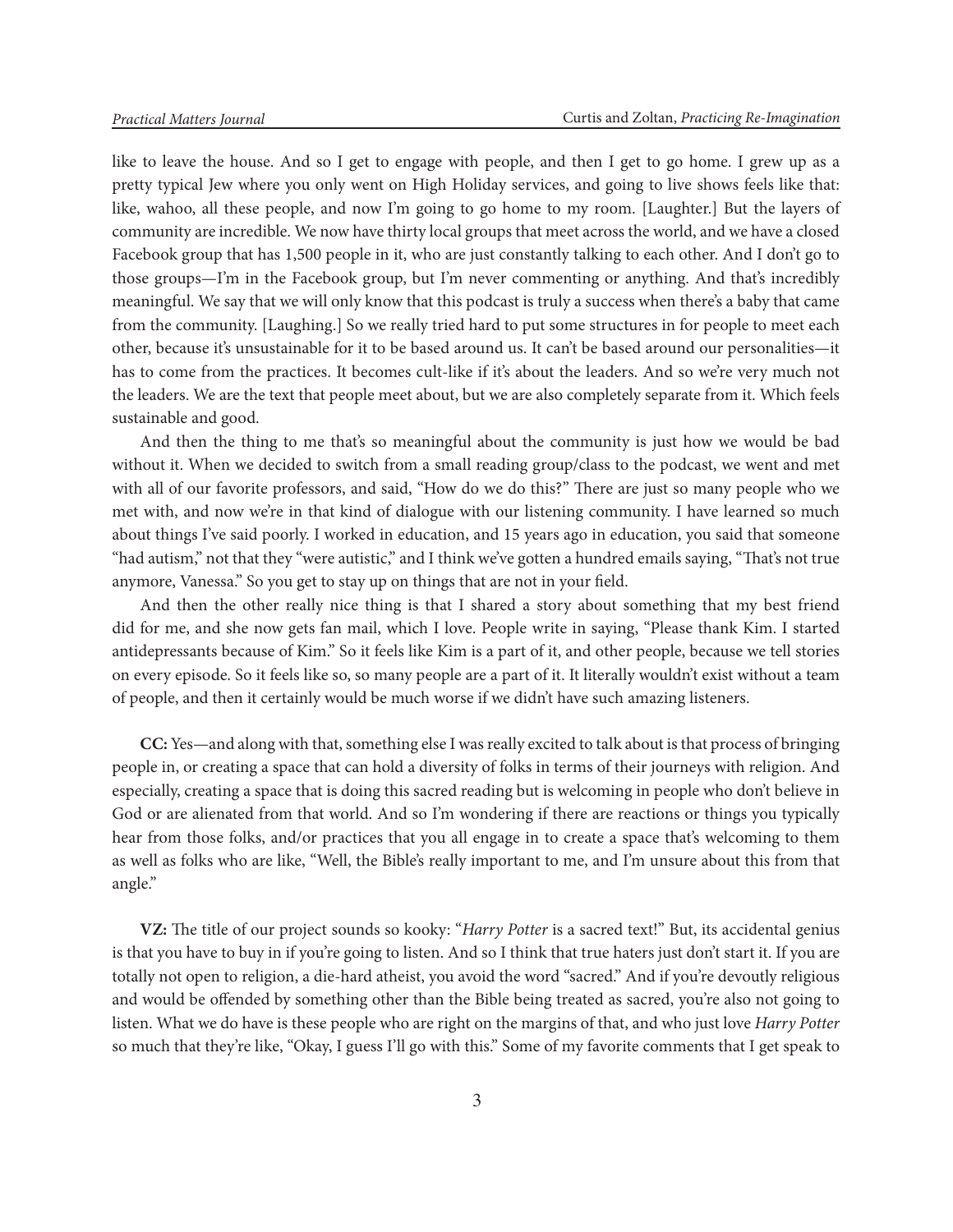this. I used to be a part of an atheist community, and I think everyone knows this, but atheist communities are often incredibly toxic for women. So I hear from a lot of women who are like, "I am an atheist and it's just so nice to hear a woman talk about atheism"—and to have someone who is respectful and loves religion talk about atheism.

And then the other thing I love to hear is people who say, "I have been traumatized by my church" –you know, I'm queer and Baptist, grew up in the South,"—like read from a script—"but your podcast has helped me come back to religion." You know, not in their congregations of origin. And *that* feels like a really lovely thing. So, people leaning into their atheism or people leaning back into their religion feels like a lovely thing.

**CC:** To me, it's incredible to think about the communities that have formed, those folks from different ends of the spectrum finding each other and being in community—because we all know that many of us just don't really talk to people that are different from us.

**VZ:** Right, right. I keep saying this: I would love for someone to write a thesis on us. The thing that I'm most interested in is whether or not what we're up to is effective chaplaincy. Because a lot of our chaplaincy at this point happens in our inbox. Is email an appropriate form of chaplaincy? Or are these local reading groups, with no trained facilitators? We've applied for a couple of grants to be able to run facilitative leadership workshops for our groups, but we don't have the money yet. So I'm like, are these terrible for people?

**CC:** That's really interesting, because I know there is more and more work around digital and online communities—but email is a whole other angle, and it makes a lot of sense for you guys. Do you all try to individually respond?

**VZ:** We were. We can't anymore, for a few reasons. It was unhealthy for me to read so many things about myself—or really, it's that I'm bad at responding ("Screw you! You don't like my voice? Stop listening to our podcast!"). That kind of thing. So we no longer respond to every email. We read every single one, and we respond with resources to the ones that seem to be in acute crisis. I'd say we respond to over 60%. We don't respond to negative emails, and we don't respond to fan theories, just because there's a Facebook group for that—and they're fun to read, but we don't need to respond.

But if somebody is sharing something really personal, we respond with a sort of "bearing witness" message: thanking them for sharing their story, responding to the story a little bit. And that's it. And I don't know if we should think of our email inbox as a kind of void that people can just send things into—like I believe in the magic of writing and trusting that that process was enough for them—or if we're doing something wrong. We have a responder up saying we read every email but can't respond to them all, so we're managing expectations. I just think our email inbox would be interesting for a grad student, because all the data is there. Someone do it!

**CC:** Yeah—and hearing you talk about it, all the principles align with my understanding of the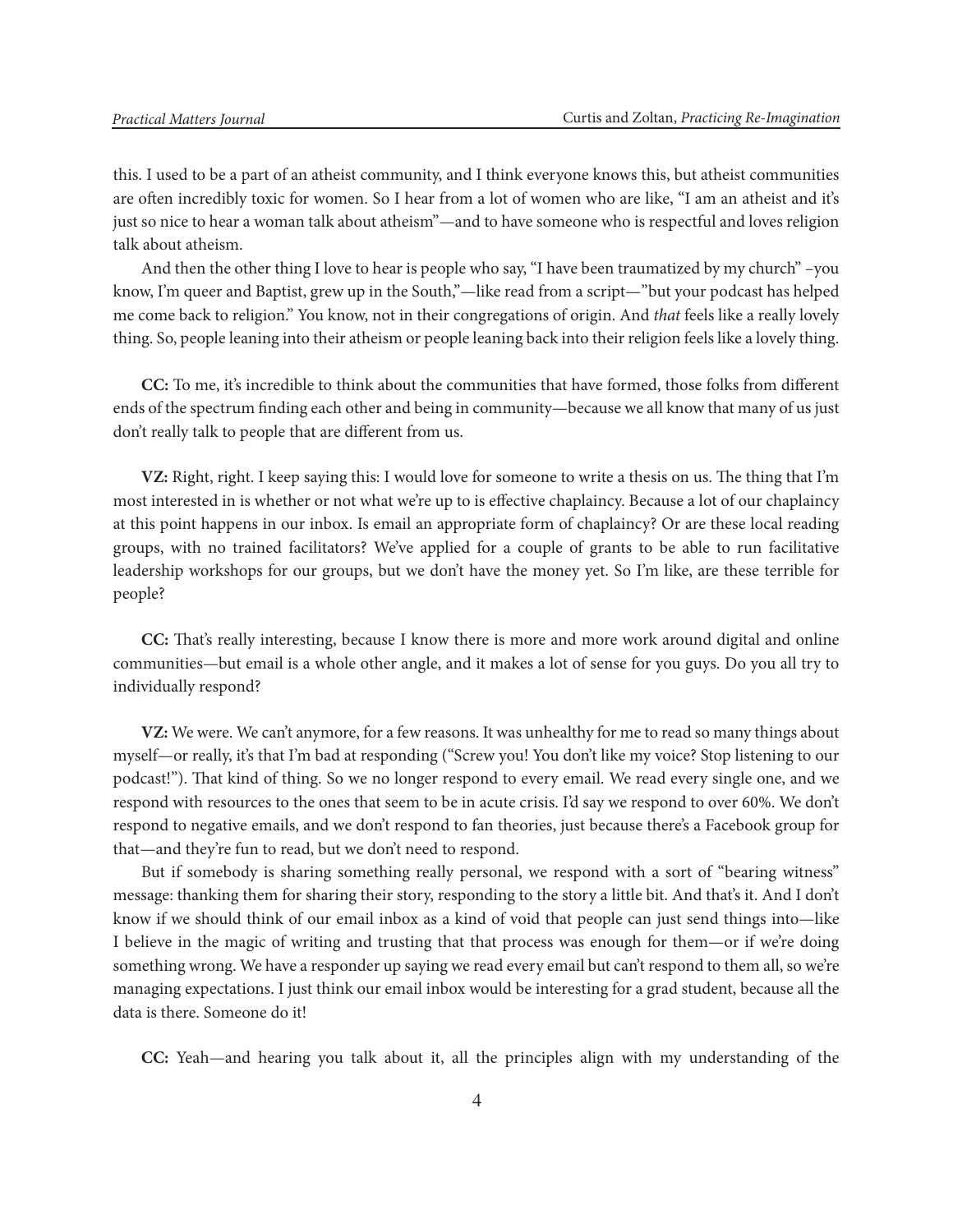foundations of pastoral care: you can't fix, you have to just be there. But I also hear you in this dilemma of, this is a totally new format—so, what are we doing?!

**VZ:** Well, and with a real relationship, like when I was a congregational chaplain, when one of our members was in the hospital, I would go visit them. And then the community would coordinate things like making sure there was soup in their fridge when they got home. And then you asked us to do your wedding, and you came to a funeral with us. And there's none of that.

**CC:** Right, so it really sounds like this is where it's at the very edges of being figured out.

**VZ:** But our perceptions of these things have changed. Ten years ago, there was an HBO comedy where Lisa Cooper was playing an online therapist, and it was about how funny that was. But I have a friend now who is a new mom on maternity leave, and she's really struggling, and she can't go to therapy—and she Skypes with her therapist, and it's so helpful. And ten years ago, it was a joke. But what a gift that a mom who can't get out of the house can still talk to her therapist. So I don't know if we're doing a disservice to the world of chaplaincy, or if we're on the cutting edge of something. [Laughing.] I don't know!

**CC:** It's really interesting to hear how you all are figuring that out, (VZ: or, not figuring it out!) well, in process! But I wanted to go back to pick up on a thread you were talking about when you said you loved hearing from women atheists—just because one really lovely part of the podcast has been your choice to always bless a female character in the "blessing" section of each episode. And then, this new podcast you and Ariana are running called the "Women of *Harry Potter*." So I wanted to hear a bit about your process of coming to that decision originally, and then whether you've changed in how you've thought about it over the course of the podcast, this new piece, and just in general how this feminist piece is fitting in for you.

**VZ:** The choosing to bless women—I just love limitations, they create the opportunity to see things that you wouldn't otherwise get to see. And that's always exciting. I was an English major, learned a lot from feminist theory, and a lot of my favorite books are retellings from the woman's point of view. I love retellings because I love spoiled books—like the *The Penelopiad* by Margaret Atwood, where she retells The Odyssey from the point of view of the women back home. And like *Longbourn* by Jo Baker, which is a retelling of *Pride and Prejudice* from below-stairs. I always like that. And when we started the podcast—Hillary was about to become president. And Harvey Weinstein was just a jerk. And so the reason for the Women of *Harry Potter* podcast is that it's become more and more important to me personally. Accidentally! But the books that I'm drawn to right now: I keep reading these feminist memoirs, just constantly. Jessica Valenti, Lindy West, Roxane Gay—I just can't get enough of them. It's an exciting moment in feminism: there were like 30 years where there wasn't as much of a feminist movement. And there is, again. It's just super exciting. There is all this content: I'm in the middle of the Lorena Bobbitt documentary, and I loved the *Slow Burn* season about the Monica Lewinski scandal. So I feel like we're in this moment of retelling stories from the women's point of view. Like when the Monica Lewinsky scandal happened, it was all about Bill Clinton. And when Lorena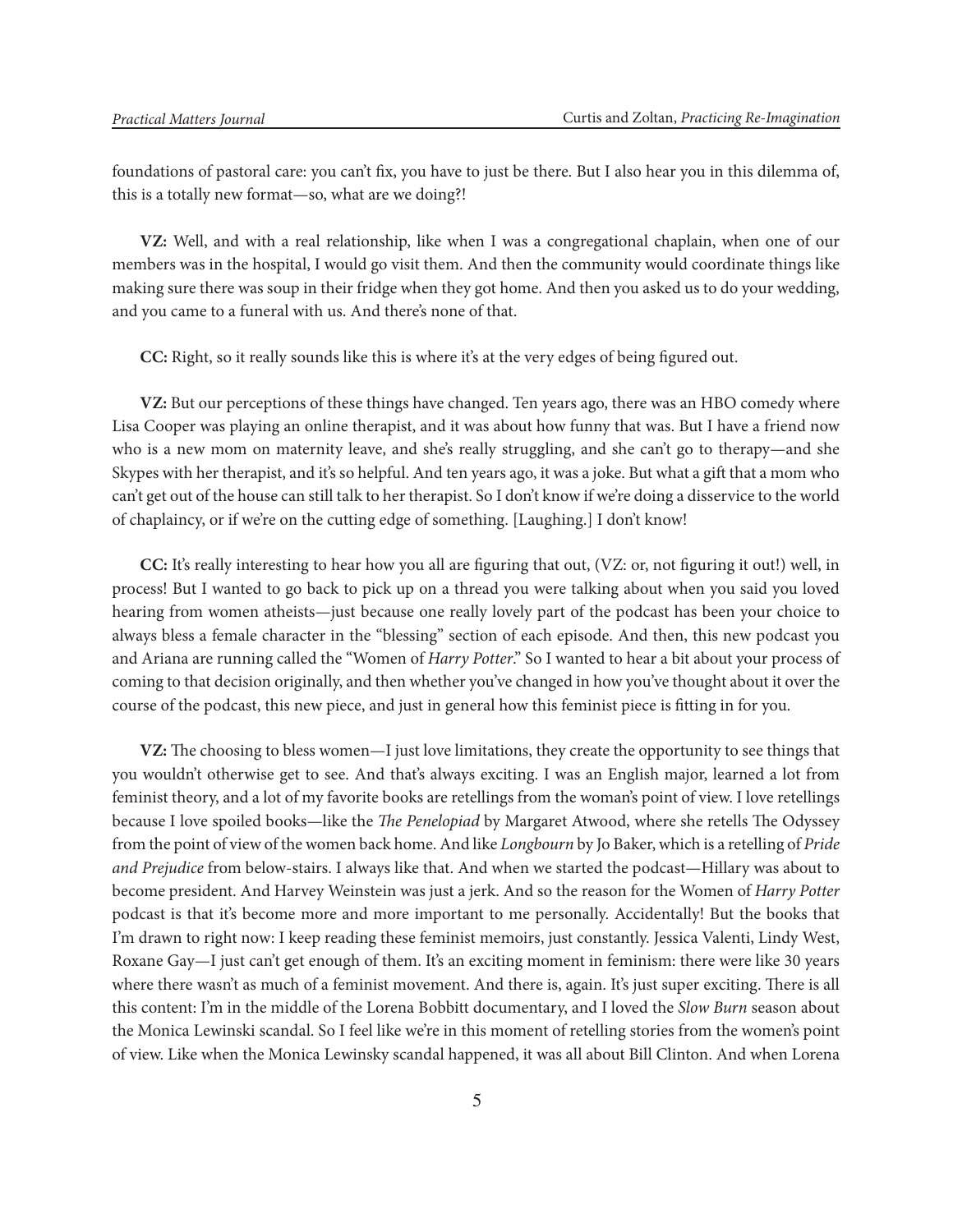Bobbitt cut off John Bobbitt's penis, it was like, "That poor man!"

And so, it's just an exciting moment in feminism where we are telling these stories that speak to the question, "Where was the woman?" And so I've really enjoyed putting my attention toward that in the *Harry Potter* books. You know, Joanne Rowling was told by a publisher to call herself "J.K." because little boys weren't going to read a book about a little boy wizard written by a woman. So it's just exciting to me.

**CC:** Yeah. And has there been community feedback on that? Or what has that been like?

**VZ:** I don't get a lot of comments on it, which also means I don't get a lot of negative comments on it, aside from a couple men saying, "You call yourself a humanist? Men are humans too!" (And actually, I don't call myself a humanist anymore. It's not a political stance, it's not an interesting word to me anymore.) I've heard some positive things about it, but generally, it's similar to the barrier to entry of getting into the podcast: I announced the plan for it on the first episode, so people who have real feelings about it just don't really engage with Episode 2. I've heard a couple lovely comments about how people were resisting the word "feminist" and now they feel more comfortable with it.

**CC:** Yeah, that's really cool. And this also makes me think, more broadly: you all have talked on the podcast about the process of choosing the sacred reading practices that you do. Could you talk about that a bit, both the process of choosing them and the process of adapting them for the podcast format, working with them over time, etc.? *[Editor's note: please see http://www.harrypottersacredtext.com/spiritual-practiceresources for more information and resources related to the practices discussed in the following conversation.]*

**VZ:** So Havruta was the only one I knew before doing this. And the other ones we had teachers teach us. Like, really simply. So Stephanie taught me Lectio Divina when we were doing our independent study on *Jane Eyre,* and I just kept hating some of the God language around it. Like, "What does God want you to do with this passage?" I'm like, "I don't know! Kill babies?" It made me grumpy. And so, you know, Stephanie is always wise, and said, "If the question isn't helping you, ask yourself a different question." And so, she and I adapted that one together, to make it more inclusive. And that sort of gave me permission to do that. And Casper uses a word that may actually come from Krista Tippett: "spiritual technologies." All technologies are meant to be adapted: we all use knives slightly differently. And as long as it's chopping, safely, it doesn't really matter.

So Stephanie really gave us permission to do that, and now we invite teachers on to teach us new practices, and then with the help of our producer Ariana, and some thought, we adapt it for the podcast. And some of them evolve over time: I feel like we just recently got good at doing Floralegium. We just added a step in our practice where we talk about why that quote sparkled at us, and that's been really helpful. But it took us like three years to get there. So it's definitely a continuous process.

The only hard-and-fast rule we have about the sacred reading practices is that while we love having other guests on to teach us about non-Judeo-Christian practices, we do not want to be appropriating other cultures, so we do not continue those practices on our own. I feel very confident owning the Jewish stuff,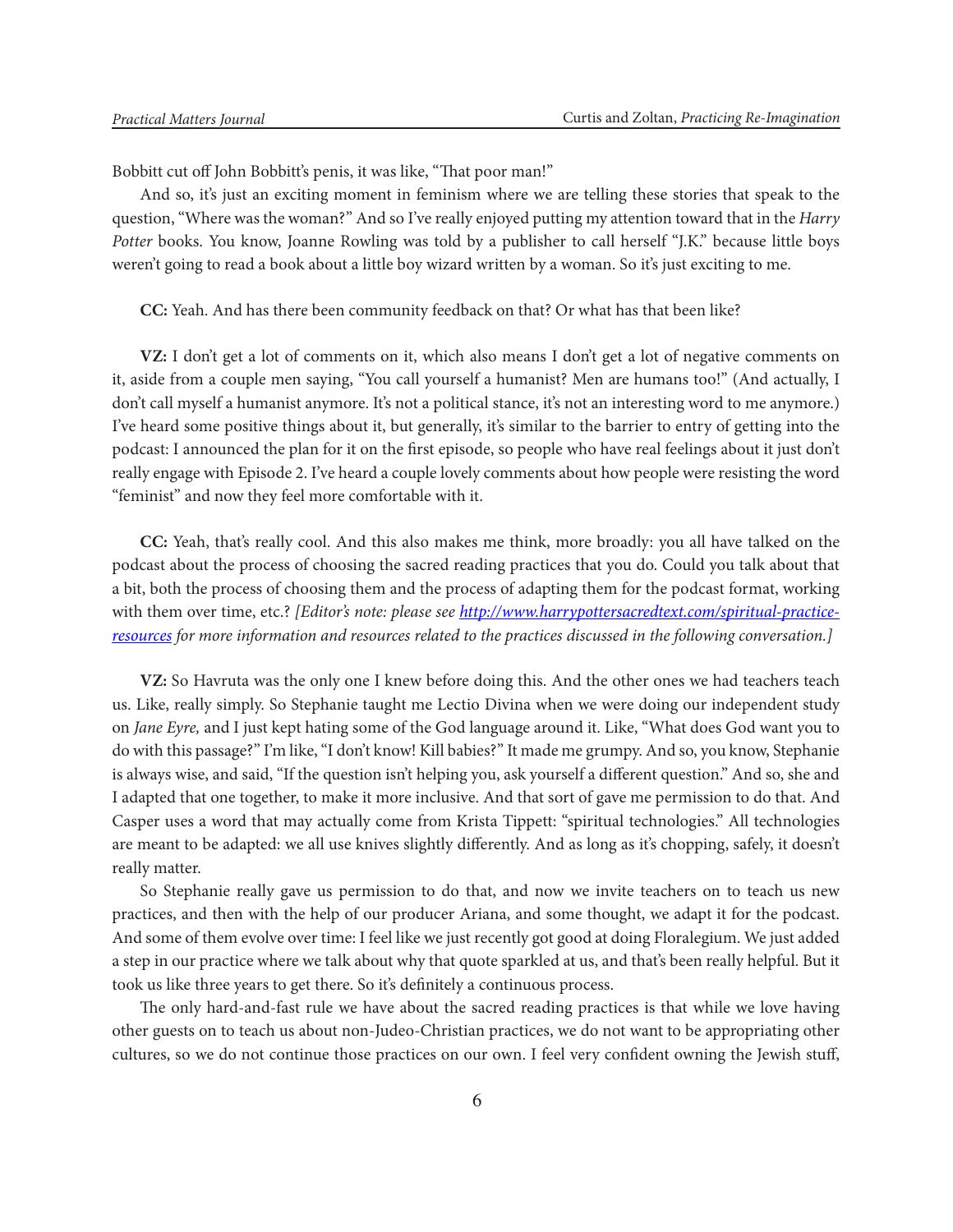Casper feels very confident owning the Christian stuff, and at this point I will do the Christian practices even when I'm doing something on my own—I feel very much like they're mine at this point. But, [Buddhist] chanting, for example: chanting is a great practice that I will never lead.

**CC:** And I've appreciated how you've explained that on the podcast, because I think that's a thing that might not occur to everyone. So I've appreciated the thoughtfulness with which you've said: these practices are wonderful, and this is why we're not doing them.

**VZ:** Right. We've gotten a couple requests—and this came from the community, it wasn't something we had specifically articulated to ourselves—but somebody wrote in and said, "It would be great if you taught us more about religion." And we thought about it, and we were like, "Well, we're not a world religion podcast." And we're not experts in world religions. We could read you Wikipedia entries, but there are probably great podcasts out there about world religions.

**CC:** Right. And if this podcast is a gateway to that interest, that's fantastic!

**VZ:** Right. But we're not religious educators. That's not what we do. So questions like that are really helpful. You're like, "Hey, *should* we do that?" And then you're like, "No, and this is why." And it helps you figure out who you are and who you're not.

**CC:** Yeah. And it's great to hear you guys think through your process and be transparent about that. And this has been a great conversation overall. One thing I wanted to make sure we got to, because it ties back both to what you guys are doing and to what our journal is about, is this idea of practice. There's this idea from the Aristotelian tradition about how engaging in a practice over time changes you and shapes you. So zooming out as a closing question, as you look over your time with this podcast over the last few years, are there ways that you feel like you've been shaped or changed by this practice? Anything you might not have expected?

**VZ:** Oh yeah. First of all, I think I now believe in just doing things. That feeling of, I don't know how this will end, but I'll know it by its fruits. And the process will change it. Which makes you just a little bit believe in magic. "I'm just gonna do this thing, and we'll see what happens!" And it's just made me much more willing to do practices and to see them as blessings. Like I always walked my dog, but now I'm like, "No, this is my sacred time," where I listen to an audiobook or podcast, and am focused on another creature, and it's changing my body—I am now someone who walks five miles a day every day, and my quads are reflected in that. And seeing that not as a chore, but as part of me.

And so we're working on this romance novel project. And there's an app where you can upload a chapter a week until you finish a romance novel. And I was like, "I have no idea what this process will give me, but I'm going to do it." I'm only a couple of weeks in, but it's so fun to just have to put words to the page. And so I think I'm more open to the mystery, rather than I used to do things assuming I knew why I did them. And